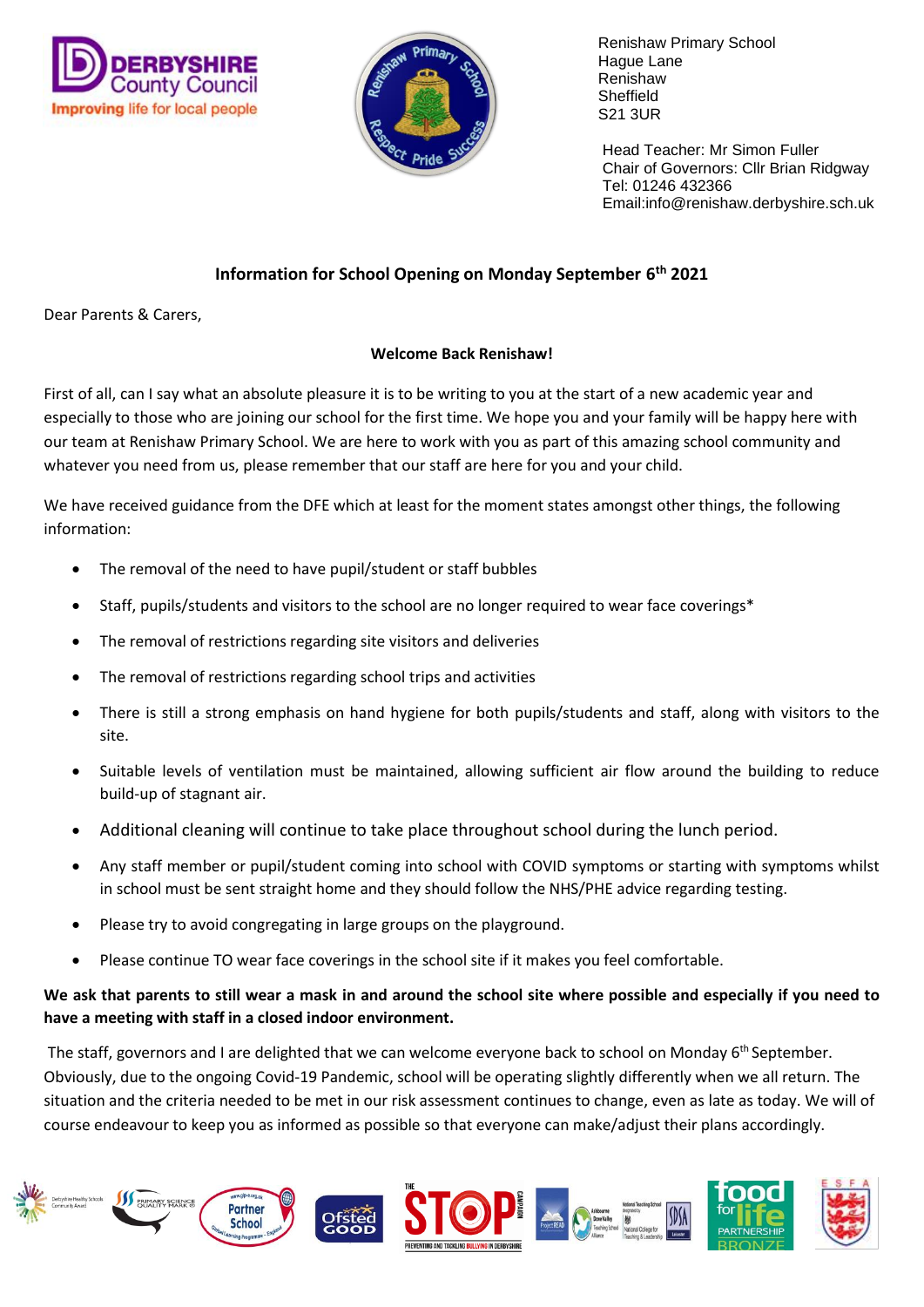



 Head Teacher: Mr Simon Fuller Chair of Governors: Cllr Brian Ridgway Tel: 01246 432366 Email:info@renishaw.derbyshire.sch.uk

The new guidance says that schools must have plans in place for any return to schools needing 'Bubbles'. We have looked at our operating procedures and the lessons learned from the last 18 months and should there need to be a return to this system we would operate 4 bubbles:

Bubble 1 – Nursery / Reception

Bubble 2 – Year 1 / Year 2

Bubble 3 – Year 3 / Year 4

Bubble 4 – Year 5 / Year 6

### **Arrival and collection**

As a school, we are returning to our usual start and finish times of **8.40am until 3.15pm** ( 8.30am) Nursery). There is the opportunity to drop your child off at our Breakfast Club and we are also looking at running a general After School Children's Club which will run daily between 3.15pm until 4.15pm. We will also be restarting our After School Sports Clubs with more details of these will follow.

Entrance and exit gates will open and close at the following times.

#### **Start of School Open until 8.50am**

### **End of School - Open from 3.05pm**

We do ask that parents do not congregate on school grounds, including the main gates. We have social distancing markings, within the school grounds to help you maintain social distancing between families. If we have not spoken with yourselves and late arrival does become a daily occurrence this will then be recorded as a late mark in the registers as per the attendance guidance.

To help reduce congestion on our pathway and school grounds, we ask that only *one* adult comes onto site with their child / children where possible.

At drop off, the children will be met by a parent or carer. Please can we reiterate, that if you wish to have a chat with a member of staff, please phone the office and arrange a mutual convenient time to do this via telephone or send the appropriate member of staff a message on Class Dojo / Tapestry. In the meantime, please email school as normal and it will be forwarded accordingly.

At collection times, we will bring the children to the gate/door and dismiss them in the manner they are used to. I appreciate that this might take a little longer than usual, but again it is designed with safety in mind.

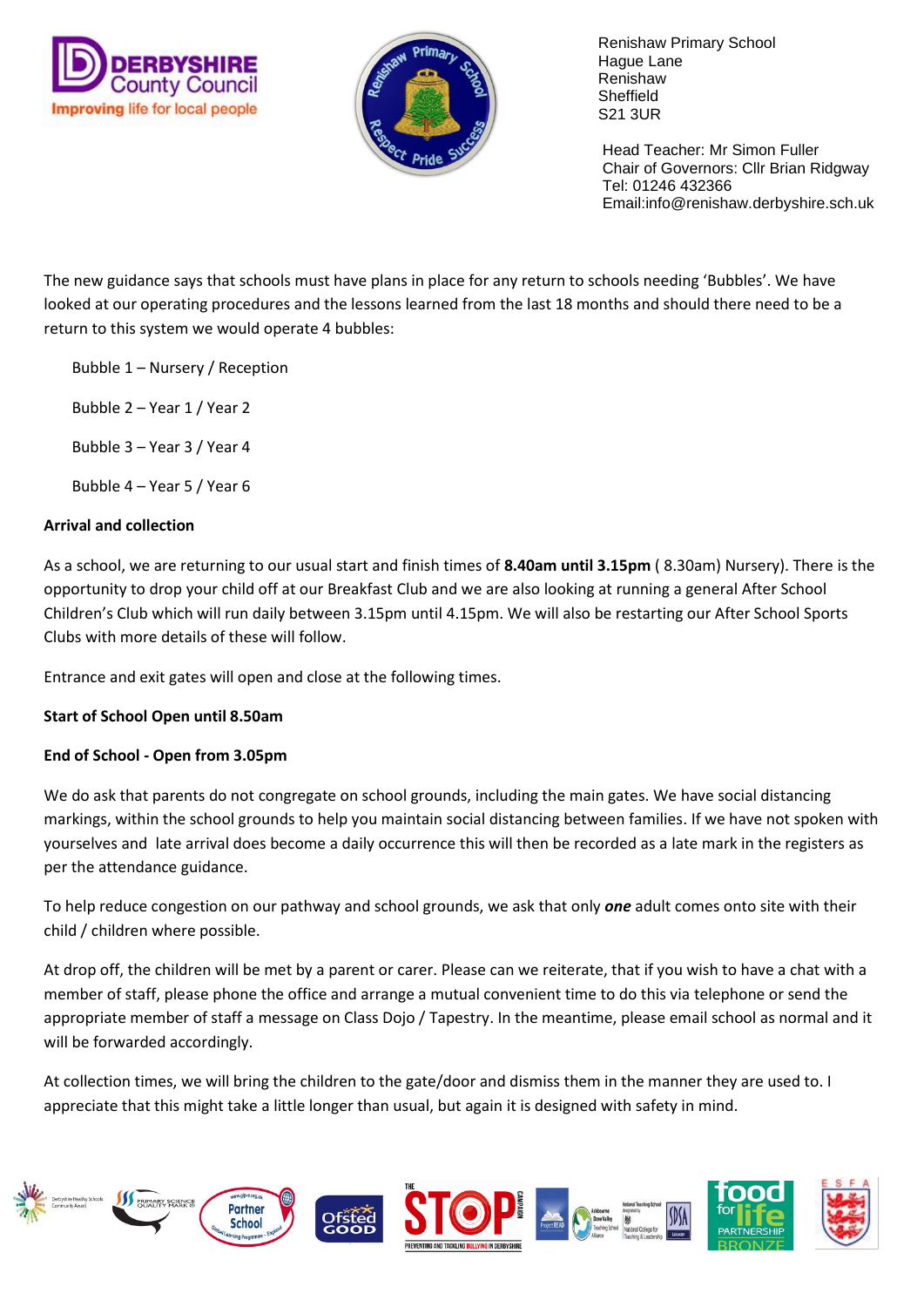



 Head Teacher: Mr Simon Fuller Chair of Governors: Cllr Brian Ridgway Tel: 01246 432366 Email:info@renishaw.derbyshire.sch.uk

## **The School Day – Playtime and Lunchtime**

In line with DfE guidance and DCC risk assessment, children will be allowed to play in two class groups which match our 'Bubble Plans'. This will mean that the daily routine will be slightly amended, timings for these sessions will remain the same; 15 minutes for playtime and 1 hour for lunch.

## **What does my child need to bring…including P.E kits?**

The feedback that we have received from you indicates that not having to bring PE bags to school was certainly one positive over the last year so we will be continuing this again this year. We are also still limiting the amount of sharing of resources between home and school. Therefore, your child will need to bring daily;

- A named water bottle containing fresh water, no juice please.
- A named coat and a named bag containing a change of clothes **for those children who require this**.
- We ask children not to bring in any personal possessions including toys
- We will provide everything they need in class including all stationery so please ensure your child does not bring in stationery or toys.

## **No Rucksacks / Large Bags**

Your child will still have a designated day for P.E. which we will share with you next week.

Please note that the children will be doing P.E the first week back and your child will be asked to come to school dressed in their kit and joggers on their allocated day rather than bringing it to school. Again, this will reduce unnecessary bags around school as well as a reduction in PE changing time. Please remember that PE is a statutory part of the curriculum.

Whist we fully support children coming in school hooded tops, we kindly ask parents to ensure that ALL CLOTHES WORN IN SCHOOL ARE IN LINE WITH OUR SCHOOL UNIFORM AS OUTLINED BELOW

## **NO BRANDED CLOTHING - ESPECIALLY WHEN IT COMES TO JUMPERS / HOODIES.**

### **What does my child need to wear?**

- Our school uniform policy will be in effect from September.
- Black/Grey Trousers / skirt /pinafore dress
- Blue and white checked summer dress / Grey /Black shorts
- White / blue polo shirt/ shirt / blouse
- Royal blue jumper/cardigan with school logo if possible
- Black shoes
- Grey, navy, black or white tights/socks

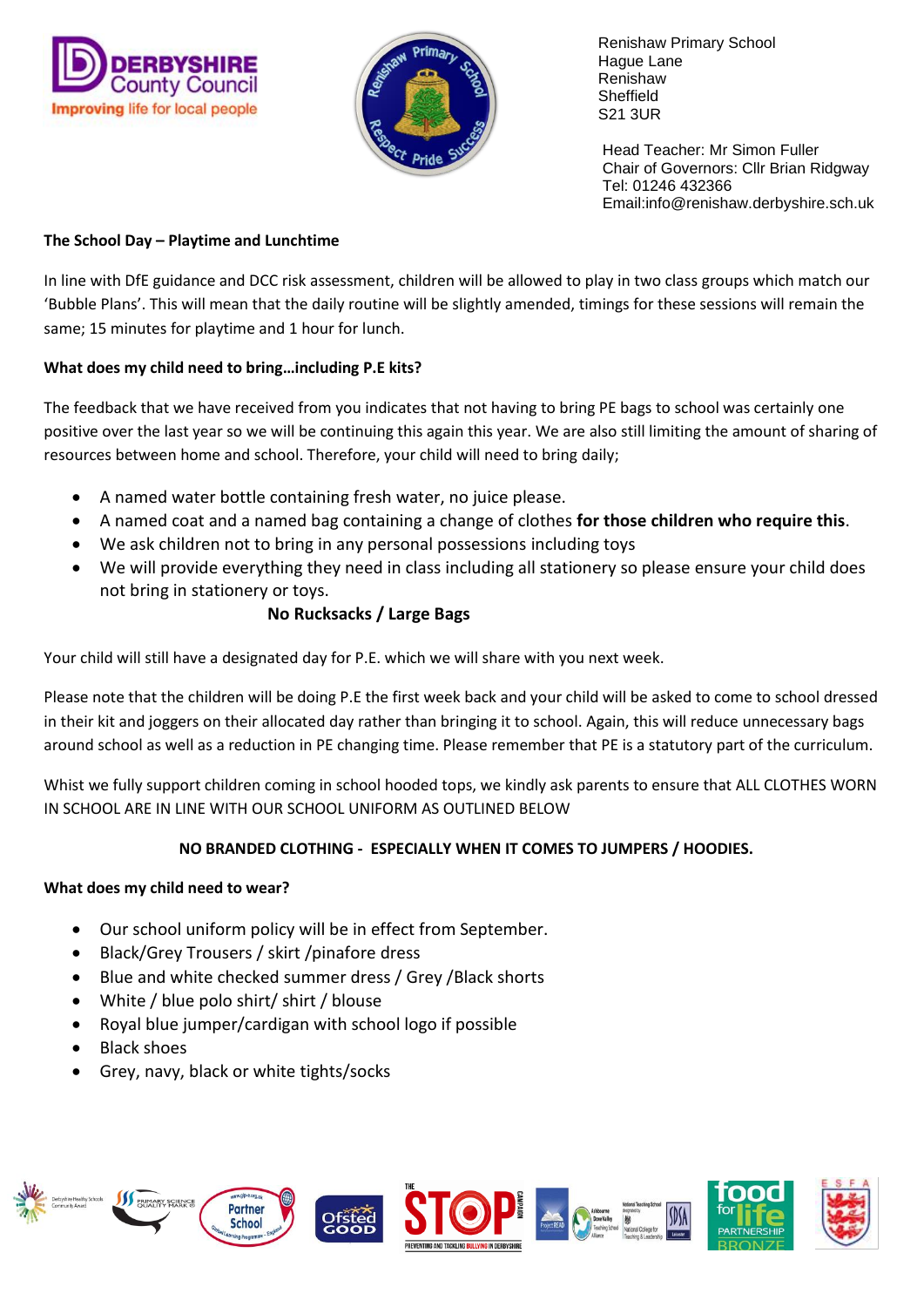



 Head Teacher: Mr Simon Fuller Chair of Governors: Cllr Brian Ridgway Tel: 01246 432366 Email:info@renishaw.derbyshire.sch.uk

## **P.E Kit**

## **Jogging bottoms to wear on P.E day. As well as PE Hoodie (Optional)**

- Black/Navy shorts
- White T. shirt
- **Trainers**

## **NO FOOTBALL KITS / BRANDED HOODIES / JUMPERS**

We recognise that COVID-19 will have affected our families in very different ways. Any parents having difficulty in obtaining or providing their child with a school uniform, please contact the school office.

## **Hygiene/Cleaning and Classroom organisation**

Hygiene and cleanliness are paramount to the safety of everyone within our setting and this is something that we take seriously. Our staff are working tirelessly behind the scenes ensuring the highest cleaning standards are maintained. To enhance this good practice further, we will be ensuring that everyone is regularly washing their hands well and will provide hand sanitiser too. As well as the extra cleaning at lunchtime, we will be promoting "Catch it, Bin it, Kill it" and coughing into the elbow. We do ask for your support at home by encouraging your child to maintain good hygiene by washing their hands before leaving the house.

The classrooms will look slightly different with minimal resources left out and surplus chairs and furniture removed in order to facilitate cleaning. As much as possible, desks have been organised to be forward facing and furniture has been arranged to promote social distancing. However, with such young children we all recognise that social distancing is very hard to maintain.

### **Curriculum**

Wellbeing is always at the centre of what we do. However, due to the unprecedented times we find ourselves living in, a greater emphasis will be centred around mental health and well-being. There will initially be a strong emphasis on supporting the children's transition back into school, building relationships and with becoming familiar with being around children from other year groups as well as their new daily routine. We will be responding to the individual needs of the children, as each child/family will have had different experiences.

### **Attendance**

Attendance will be mandatory and will follow the usual reporting and monitoring procedures. It has never been so important as it is now that we work together to ensure that all children are in regular attendance.

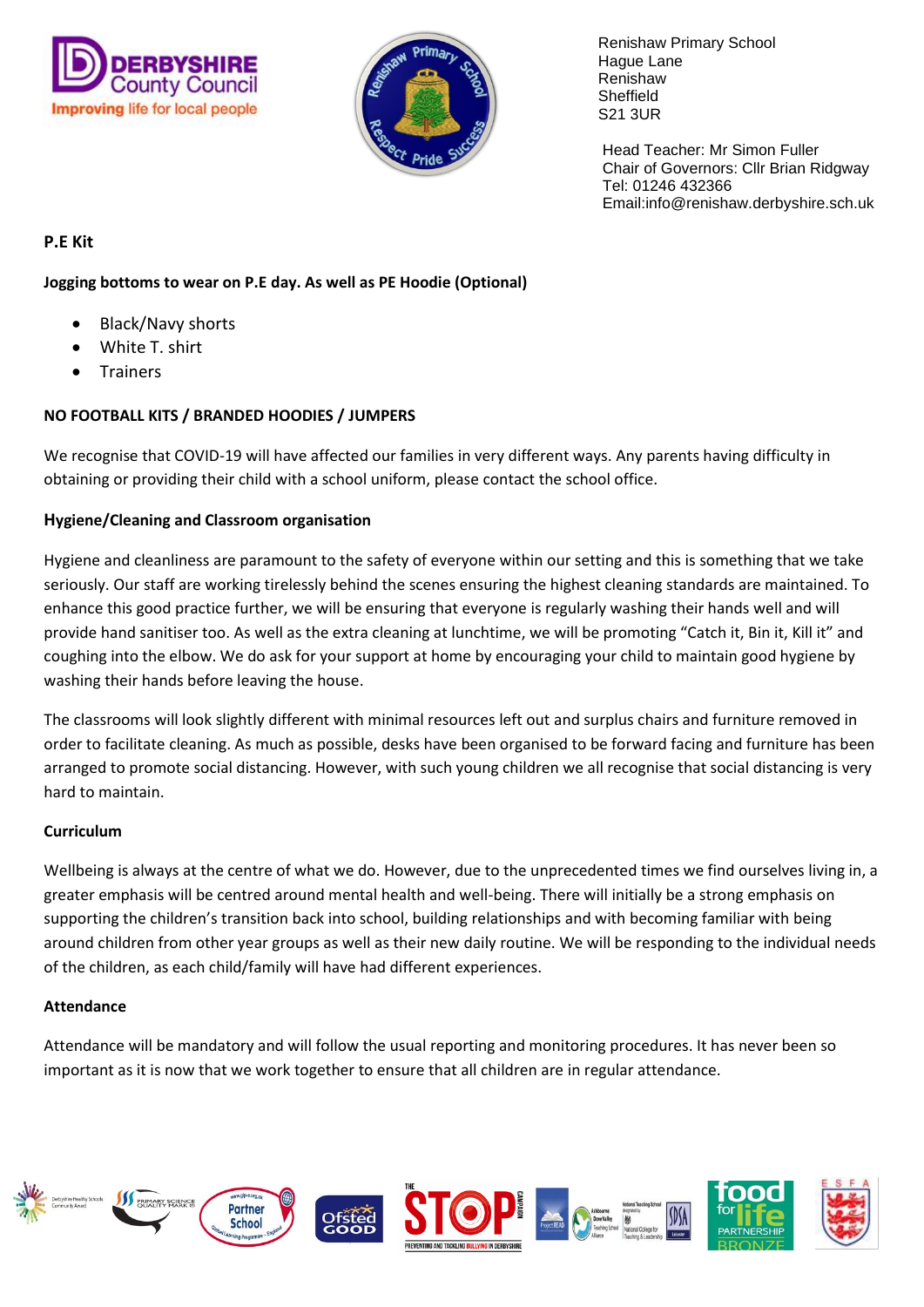



 Head Teacher: Mr Simon Fuller Chair of Governors: Cllr Brian Ridgway Tel: 01246 432366 Email:info@renishaw.derbyshire.sch.uk

### **The school office and communication**

If you need to contact the school, we urge parents, wherever possible, to communicate via telephone, email and Class Dojo/Tapestry. The main office is contactable via phone or email info@renishaw.derbyshire.sch.uk.

We will be making any forms (medicine, leave of absence etc.) available online via the website.

In the event of an emergency, which requires you to visit the office in person, we request that everyone follows the 2 metre distance rules. There will be markers on the floor to indicate where to stand. This is to protect yourselves as well as our staff. However, please do not visit the office during the drop off and collection times as EYFS parents will be using this space to exit the building.

## **Covid-19 Symptoms in School**

If your child develops any potential Covid-19 symptoms in school, we will telephone parents for immediate collection, and whilst they wait for you, they will be kept isolated from the other children. After collecting them from school, you will be required to follow Government Guidance and have them tested for Covid19 and report the result back to NHS Test and Trace and school as soon as possible. **NHS TEST and TRACE WILL NOTIFY PARENTS WHO NEEDS TO ISOLATE FROM NOW ON.**

**\*\*Please ensure any emergency contact details we need are up to date. An electronic form will be sent out to you during the first week back. \*\* please return to info@renishaw.derbyshire.sch.uk**

### **Consent / Permissions**

As a school we will hopefully be returning to educational trips, visits, sporting events, and sharing much of our work in school with parents and the wider community. At the start of the year, we will be asking parents for their consents with many of these things and will be sending a list of the permissions required. We will be asking parents to contact the school by returning the consent forms with your responses **within the first week back if possible** for things like photos, social media, website etc. We really would appreciate your cooperation and communications in this matter.

## **PARENTS ARE ASKED TO INFORM SCHOOL AS SOON AS POSSIBLE REGARDING ANY ALLERGIES THAT YOUR CHILD MAY HAVE, SO THAT THE CORRECT STEPS CAN BE PUT IN PLACE ACCORDING TO THEIR NEEDS.**

## **Breakfast Club / After School Club**

**Breakfast Club provision is available as follows and can be booked by contacting [Kym.Halliday@renishaw.derbyshire.sch.uk.](mailto:Kym.Halliday@renishaw.derbyshire.sch.uk) The sessions will initially take place in the dining room and will be run by Mrs Halliday and Mrs Spetch.**

**Monday to Friday 7.30am – 8.30am**